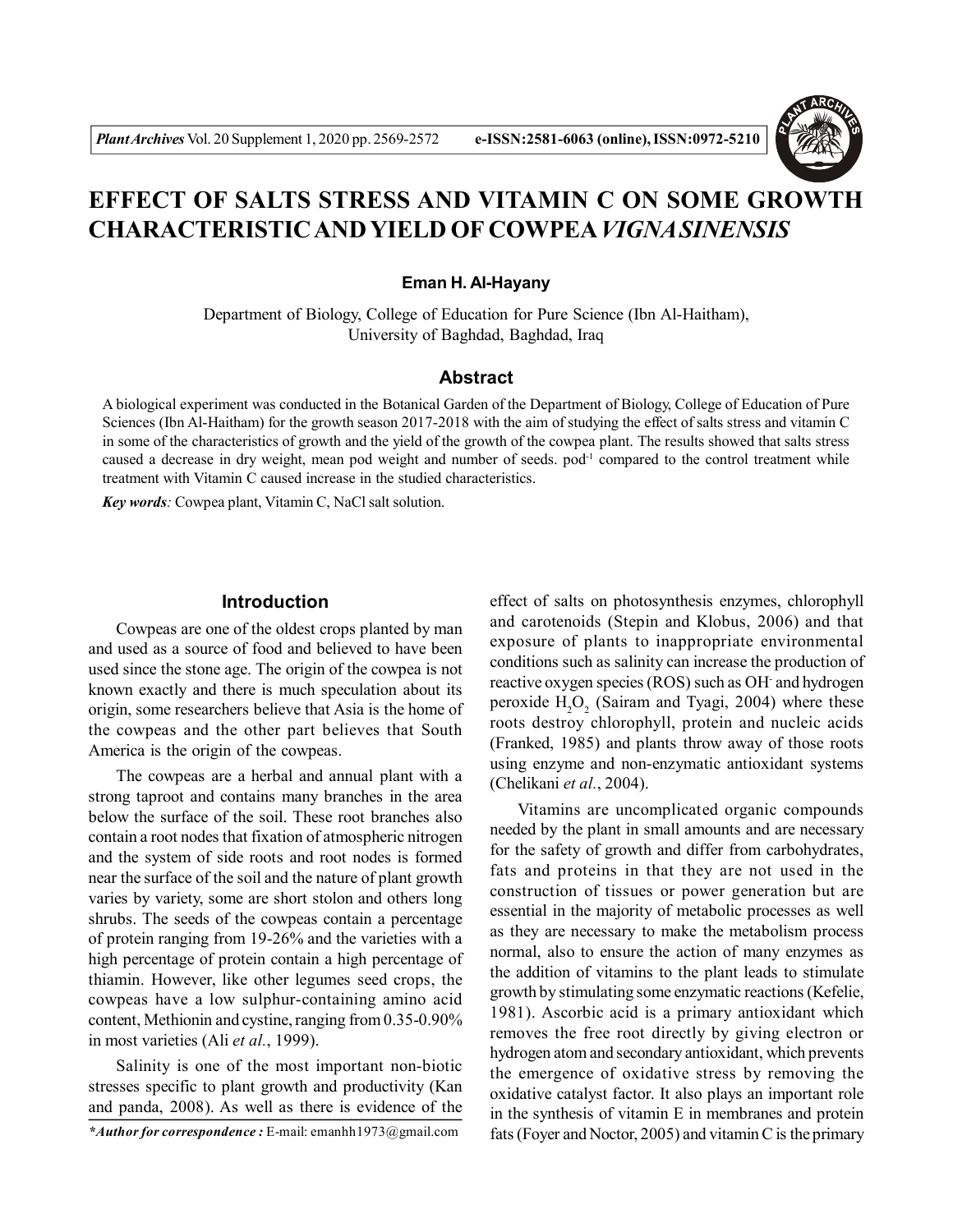chlorplast, mytocondria and peroxisome and is considered a inhibitory force for cell membrane oxidation (Quan *et al.*, 2008).

## **Materials and Methods**

A biological experiment was conducted using pots their capacity 5 kg and their diameter 30cm in the botanical garden of the Department of Biology, College of Education for Pure Sciences (Ibn Al-Haitham) for the growth season 2017-2018. With three creases for each transaction, ten seeds were planted in each seed on 26 March 2018.

The cowpeas were obtained from the local markets and the experiment was designed on the basis of the complete random design R.C.B.D. with three repeats for each transaction. Ten seeds were planted in each seed on 26/3/2018 and the salts concentrations were attended (0, 100, 150)m mole. The plants were irrigated with salts solution in stage 4-6 leaves then sprayed the plants after two weeks of irrigating with salts solution and vitamin C at concentrations  $(0.50, 100)$  mg. L<sup>-1</sup> in the early morning until complete wetness and the plants not treated were sprayed with distilled water. The plants were harvested after the maturity of the pods on 25/5/2018.

## **The most important characteristics studied are:**

- 1. The height of the plant (cm): according to the height of the plant from the base of the plant to the highest point in the stem at the harvest by taking three plants from each transaction randomly and then according to the mean using a graded ruler.
- 2. Dry weight (g): it was calculated by taking three plants randomly from each transaction and dried with oven at a temperature of 65°C until the weight was stable and the weight was calculated using a sensitive balance.
- 3. The weight of the pods (gm): it was calculated according to the weight of the pod for three pods taken randomly from each transaction and then taken the mean for it.
- 4. The number of seeds. Pod<sup>-1</sup>: it was calculated according to the number of seeds per pod for three pods of each transaction and then according to the mean.

#### **Statistical analysis**

The analysis of the results was carried out according to the design used and with three repeats and compared means according to L.S.D. test (Litte and Hills, 1987).

# **Results and Discussion**

The results of table 1 showed that the height of the plant increased significantly when the cowpea plant was

| <b>Table 1:</b> The effect of salts stress and vitamin C in the height |  |
|------------------------------------------------------------------------|--|
| of the plant (cm).                                                     |  |

| NaCl<br>concentration    | Vitamin C<br>concentration $mg.L^{-1}$ | <b>Mean</b> |             |          |
|--------------------------|----------------------------------------|-------------|-------------|----------|
| mmol.                    | 0                                      | 50          | 100         |          |
|                          | 23.00                                  | 31.33       | 33.00       | 29.11    |
| 100                      | 29.00                                  | 29.00       | 30.00       | 29.33    |
| 150                      | 29.00                                  | 33.00       | 25.00       | 29.00    |
| <b>ISD0.05</b>           |                                        |             |             | LSD 0.05 |
| $NaCl \times V$ itamin C | 1.65                                   |             | <b>NaCl</b> |          |
| Mean                     | 27.00                                  | 31.11       | 29.33       | N.S      |
| $LSD$ 0.05 Vitamin C     |                                        | 095         |             |          |

treated with vitamin C and the concentration  $150 \text{ mg}$ . $L^{-1}$ was gave the highest mean plant height was 31.11 cm compared to the treatment of control and may be due to the role of vitamin C in the process of photosynthesis and increase its yield being a non-enzymatic antioxidant and a cofactor for photosynthesis enzymes to synthesize many important hormones inside the plant (Gallie, 2013).

The role of vitamin C is similar to growth regulators by providing protection to plant cells and regulating the growth and division of those cells (Zhang, 2013) as the results of the table indicated the existence of significant differences as a result of the interaction between the experimental factors. The concentration 150 mmol of NaCl and 50 mg. $L^{-1}$  of vitamin C were gives a higher value of interaction which was 33.00 cm compared to the control transaction.

The results of the table 2, indicate that the dry weight decreased significantly and the concentration of 100m mol of NaCl gave the lowest mean of this characteristic of 3.99 gm and may be due to the fact that the salt stress directly or indirectly inhibits the cell division (Manchanda and Garge, 2008) as well as that salinity affects the form of plant cells, the appearance of the plant, the rate of respiration, carbonization and productivity of the dry material in the unit of the area. In general, the cells of the root, leaves and stems of the plant were decreased when it grows in the salt medium (Elashhookie, 2013) or maybe **Table 2:** The effect of salts stress and vitamin C in dry weight

(gm).

| NaCl<br>concentration    | Vitamin C<br>concentration $mg.L^{-1}$ |      |             | Mean                |
|--------------------------|----------------------------------------|------|-------------|---------------------|
| mmol.                    | 0                                      | 50   | 100         |                     |
|                          | 5.36                                   | 8.69 | 4.47        | 6.17                |
| 100                      | 3.45                                   | 3.66 | 4.85        | 3.99                |
| 150                      | 4.57                                   | 7.95 | 4.68        | 5.73                |
| LSD 0.05                 |                                        |      |             | LSD <sub>0.05</sub> |
| $NaCl \times V$ itamin C | 1.30                                   |      | <b>NaCl</b> |                     |
| Mean                     | 4.46                                   | 6.76 | 4.67        | 0.75                |
| LSD 0.05 Vitamin C       | 0.75                                   |      |             |                     |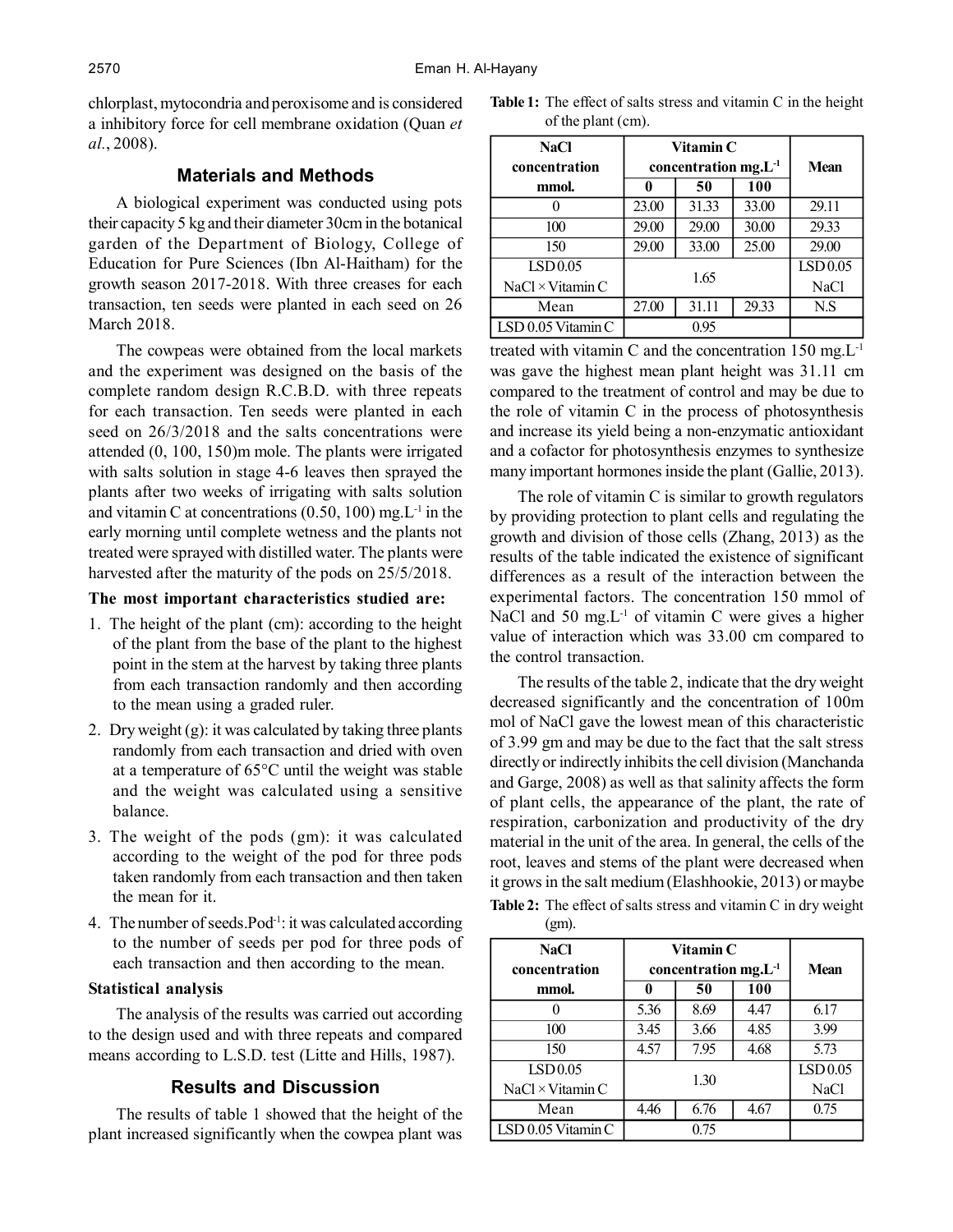| NaCl<br>concentration    | Vitamin C<br>concentration $mg.L^{-1}$ |      |             | <b>Mean</b> |  |
|--------------------------|----------------------------------------|------|-------------|-------------|--|
| mmol.                    | 0                                      | 50   | 100         |             |  |
|                          | 1.15                                   | 2.00 | 1.35        | 1.50        |  |
| 100                      | 0.71                                   | 1.17 | 1.60        | 1.16        |  |
| 150                      | 1.04                                   | 1.45 | 1.91        | 1.46        |  |
| LSD <sub>0.05</sub>      | 0.51                                   |      |             | LSD 0.05    |  |
| $NaCl \times V$ itamin C |                                        |      | <b>NaCl</b> |             |  |
| Mean                     | 0.97                                   | 1.54 | 1.62        | 0.29        |  |
| LSD 0.05 Vitamin C       | 0 29                                   |      |             |             |  |

**Table 3:** The effect of salts stress and vitamin C in the weight of the pod (gm).

the decrease of dry weight of the vegetative total due to the decrease of water stress due to salts and imbalance caused by interacting between salt toxicity as well as ROS production(Khan *et al.*, 2010).

Also note from the results of the table there is a significant increase in the dry weight of the plant characteristic by increasing the concentration of vitamin C from 0 to 50 mg. $L^{-1}$  which has given the highest mean dry weight of the plant reached to 6.76 gm compared to the treatment of control. The reason for the increase in dry weight when the vitamin C is added to the leaves may be due to its effect on the growth of the roots and the formation of a dense root total capable of absorbing nutrients from the soil well, which has positively reflected on the increase of dry matter in the plant (Zhwan and Khursheed, 2014).

The table also showed that there were significant differences as a result of the interaction between the experimental factors and the highest value of interaction at the concentration 150 ml of NaCl and 50 mg of vitamin C was 7.95 gm in compared of treatment of control.

The results of the table 3 showed a significant decrease in the mean weight of the pod, as the weight decreased when the concentration of NaCl increased from 0 to 150 mmol, the concentration 100 mg. $L^{-1}$  was gave the lowest mean for this characteristic (1.16 gm)

**Table 4:** The effect of salts stress and vitamin C in the number of seeds.pod-1 .

| <b>NaCl</b><br>concentration | Vitamin C<br>concentration $mg.L^{-1}$ |      |             | <b>Mean</b> |
|------------------------------|----------------------------------------|------|-------------|-------------|
| mmol.                        | 0                                      | 50   | 100         |             |
|                              | 4.00                                   | 7.50 | 7.50        | 6.33        |
| 100                          | 5.50                                   | 6.00 | 4.00        | 5.17        |
| 150                          | 4.00                                   | 6.50 | 6.00        | 5.50        |
| LSD0.05                      |                                        |      |             | LSD 0.05    |
| $NaCl \times V$ itamin C     | 1.14                                   |      | <b>NaCl</b> |             |
| Mean                         | 4.50                                   | 6.67 | 5.83        | 0.31        |
| $LSD$ 0.05 Vitamin C         | 031                                    |      |             |             |

compared to the treatment of control and possibly due to the fact that salinity is one of the most important factors of abiotic stresses limited for growth and productivity affect the pressure stress of the leaf (Gamman *et al.,* 2007). It also reduces yield and increases the shoot: root ratio and reduce the size of the leaf and thus reduce grain production (Singh and Chatrath, 2001).

The table also indicated a significant increase in the mean weight of the pod (gm). As well as the weight of the pod increased when the concentration of vitamin C increased from 0 to 100 mg. $L<sup>-1</sup>$  that has been given the highest mean of 1.62 gm and may be due to the effects of vitamin C in the plant as it increases the rate of vegetative and root growth of the plant through its effect on the height of the stem, the number of leaves and their area and increase chlorophyll content. moreover it acts as a regulator for oxidative and reduction the protoplasm, a catalyst for photosynthesis and a catalyst for growth and cellular division of vegetative parts and its development also has a role in protecting plant cells from the effects of stress and increasing plant absorption of nutrients NPK (EL-Gabas, 2006; Farouk, 2010). It also has a positive role in the yield and its components of pods and seeds and increase their weight and turgidity (Osmman *et al*., 2014). The table showed the existence of a significant interaction between the experimental factors, the concentration 150 ml of salt and 100 mg. $L^{-1}$ of vitamin C were gave the highest value of interaction amounted to 1.91 g compared to the treatment of control.

Table 4 was showed a significant decrease in the number of seeds per pod. The number of seeds in the pod decreases by increasing NaCl concentration from 0 to 150 mmol and the lowest mean at concentration 100 mmol was  $5.17$  seed.pod $^{-1}$ . This may be due to the fact that salinity directly or indirectly inhibits the cellular division (Manchanda and Garge, 2008) and reduces the yield and increases the ratio of shoot: root ratio and reduces the size of the leaf and subsequently reduces the lack of grain production (Singh and Chatrath, 2001).

The table also showed a significant increase in the number of seeds on a pod when the concentration of vitamin C increased from 0 to 100 mg. $L^{-1}$ . The concentration 50 mg.L-1 was gave the highest mean of  $6.67$  seed.pod<sup>-1</sup>. This may be due to the fact that vitamin C increases the cellular growth of the plant, increases the density of the roots and their extension in the soil, thus increasing their absorption of the nutrients necessary in the photosynthesis process, which increases the amount of material accumulated in the plant (Conklin, 2001).

This is reflected positively in the turgidity of the seeds and the increase in their number as a result of the transfer